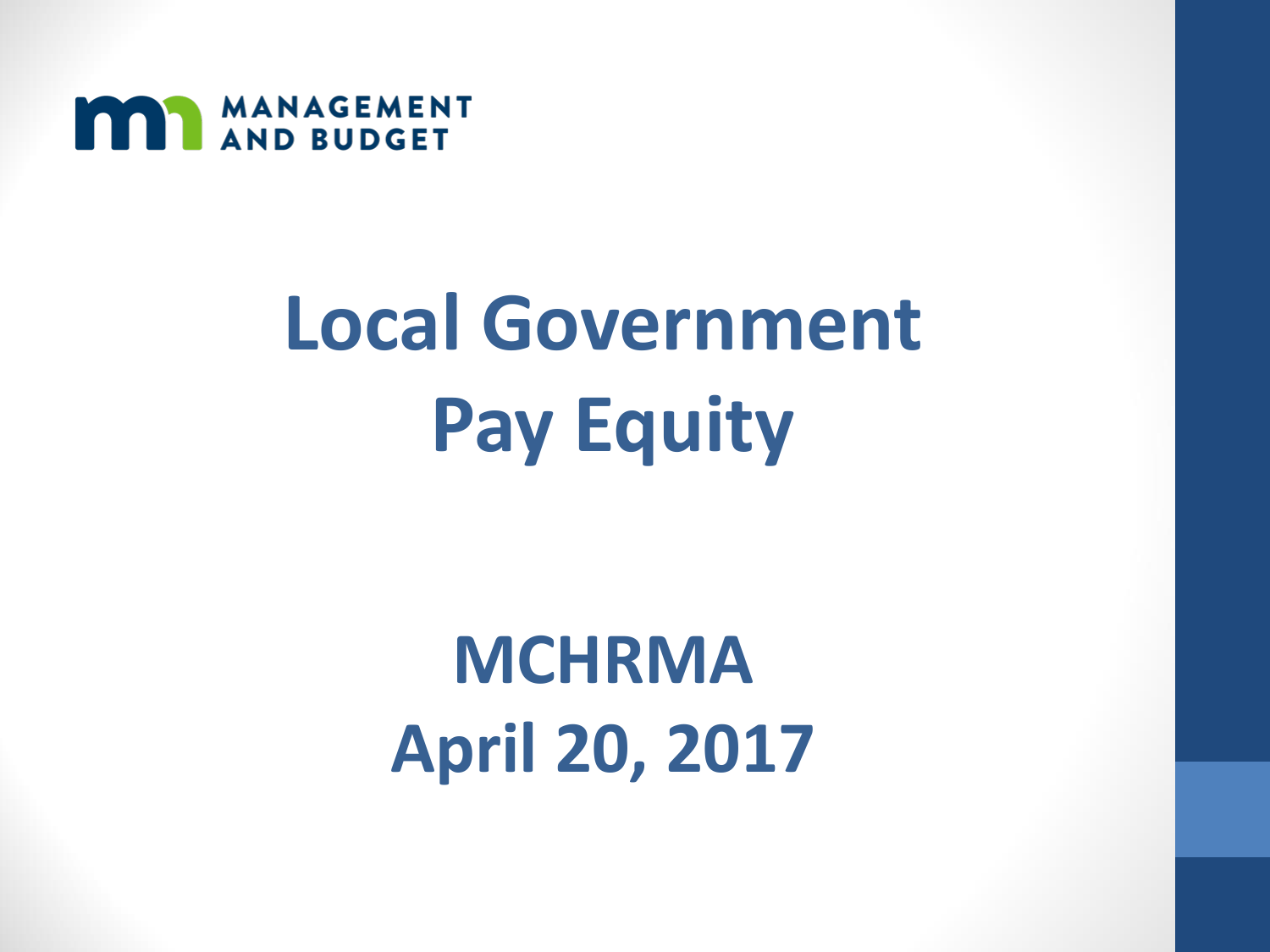

## **► Purpose**

# **► Overview of Counties**

 $\triangleright$  Communicating Changes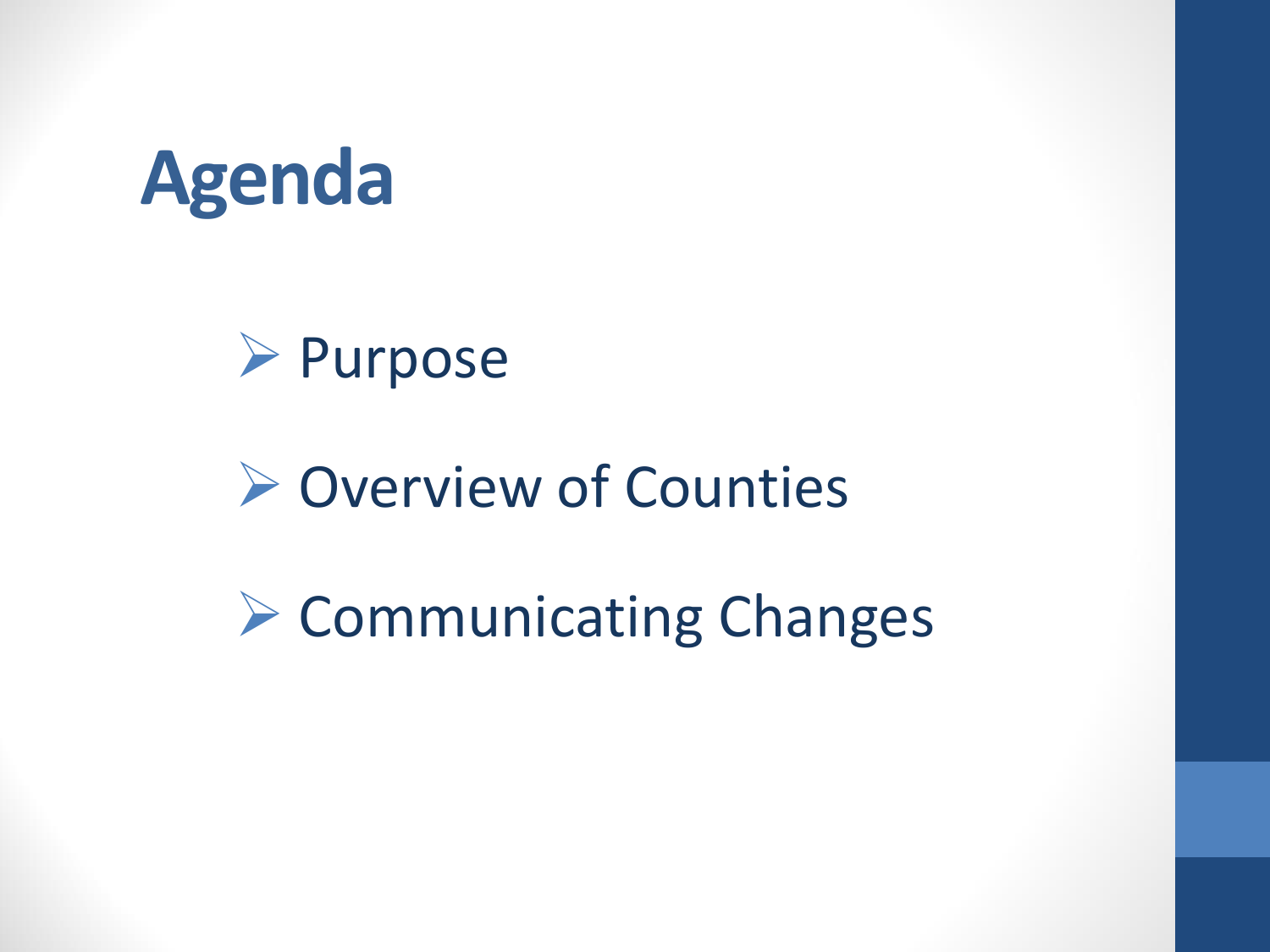# **Purpose of Pay Equity Laws**

To correct the historical pattern of underpaying job classes occupied by women despite the fact that those job classes require a comparable level of skill, effort, responsibility and working conditions as job classes occupied by men.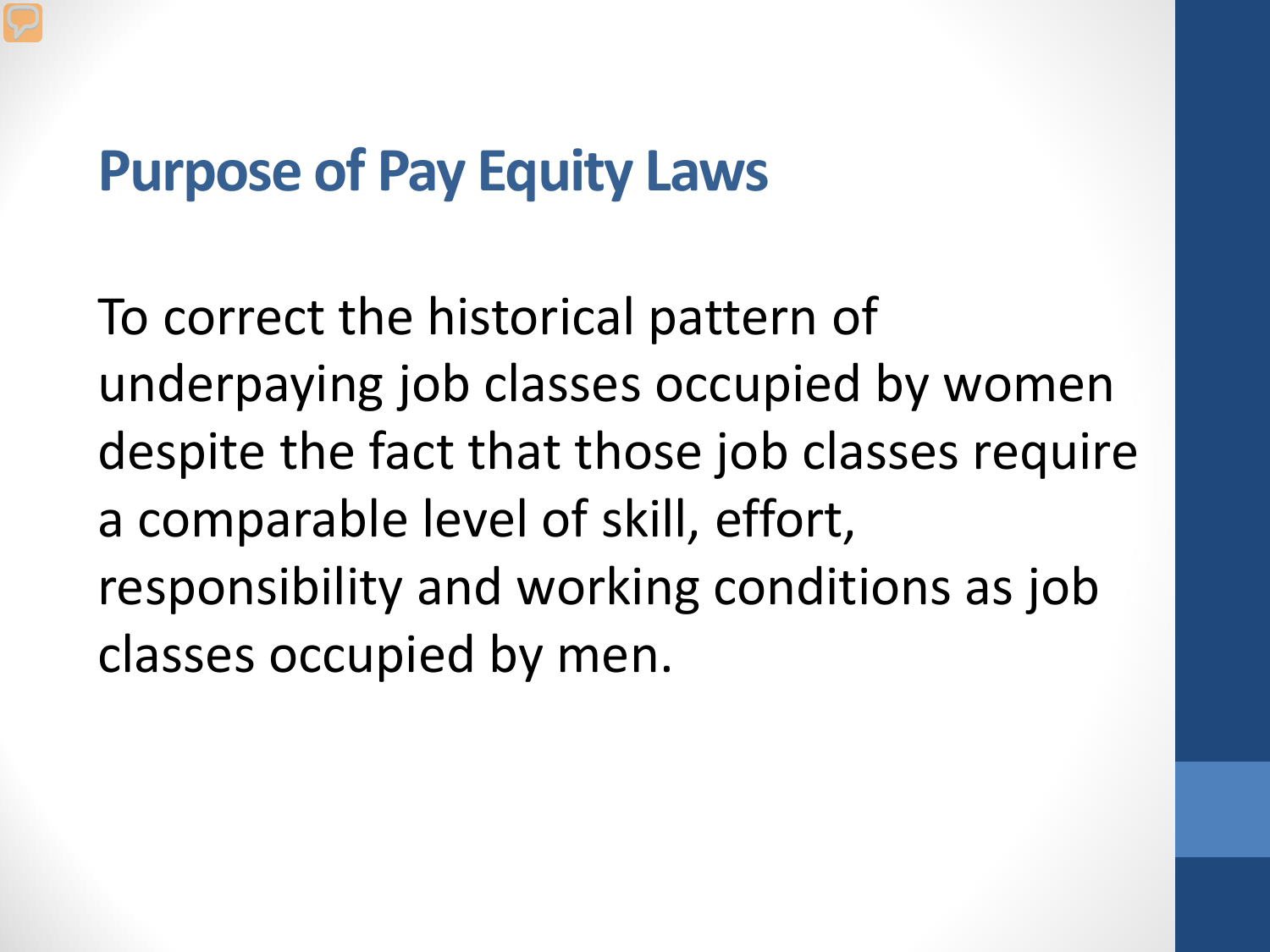# **Pay Equity - Definition in LGPEA**

…"Equitable compensation relationship means that compensation for female dominated classes is not consistently below the compensation for male dominated classes of comparable work value…"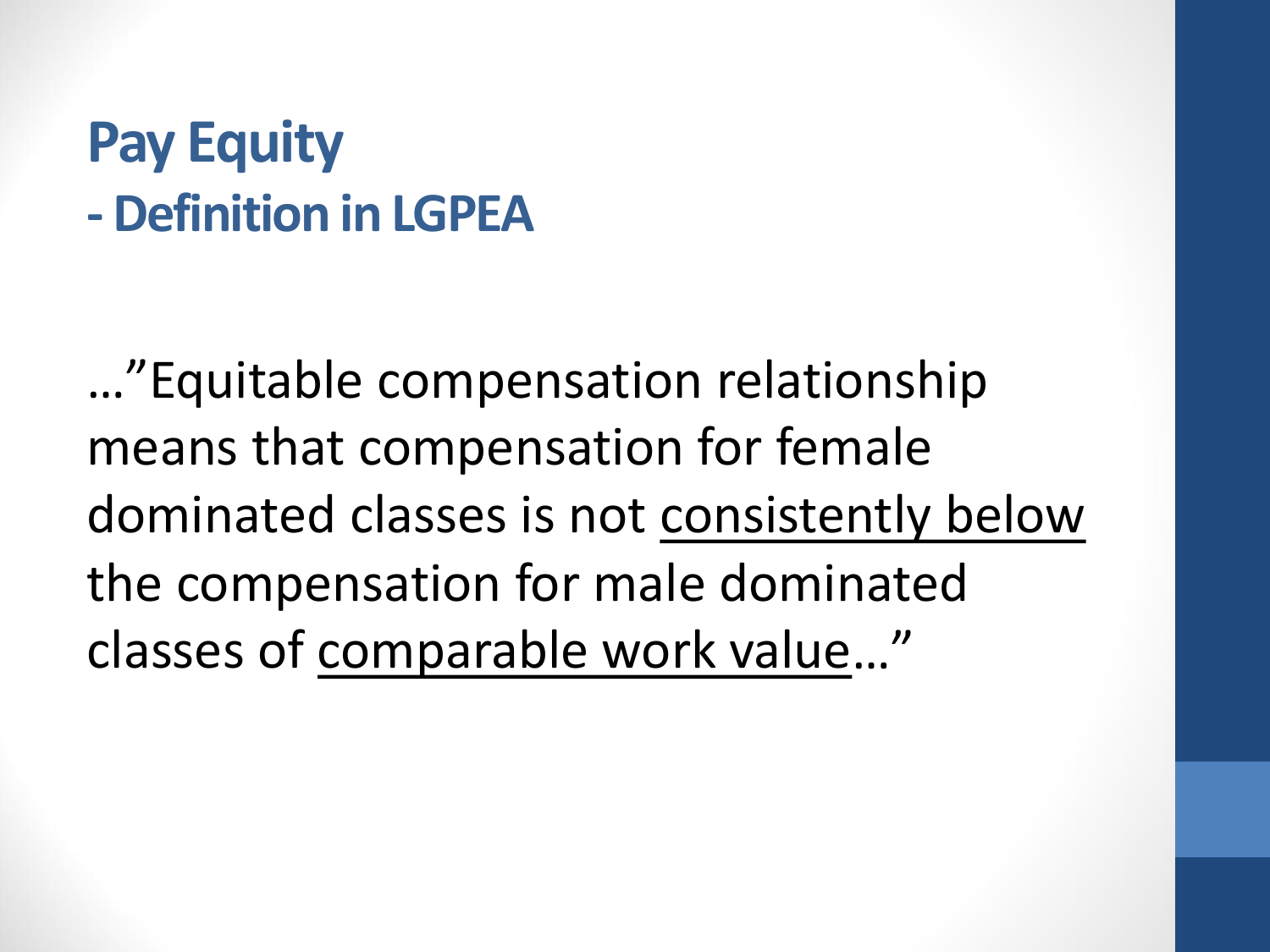# **Overview**

### County Report Demographics 2014-2016

|                 | <b>By Class Type</b> | <b>Average</b><br><b>Max Monthly Salary</b><br>by Class Type | <b>By Gender</b> |
|-----------------|----------------------|--------------------------------------------------------------|------------------|
| <b>Balanced</b> | 782<br>9%            | \$6,027                                                      |                  |
| <b>Female</b>   | 4,640<br>53%         | \$5,268                                                      | 23,100<br>61%    |
| <b>Male</b>     | 3,387<br>38%         | \$6,094                                                      | 15,000<br>39%    |
| <b>Total</b>    | 8,809                | \$5,653                                                      | 38,100           |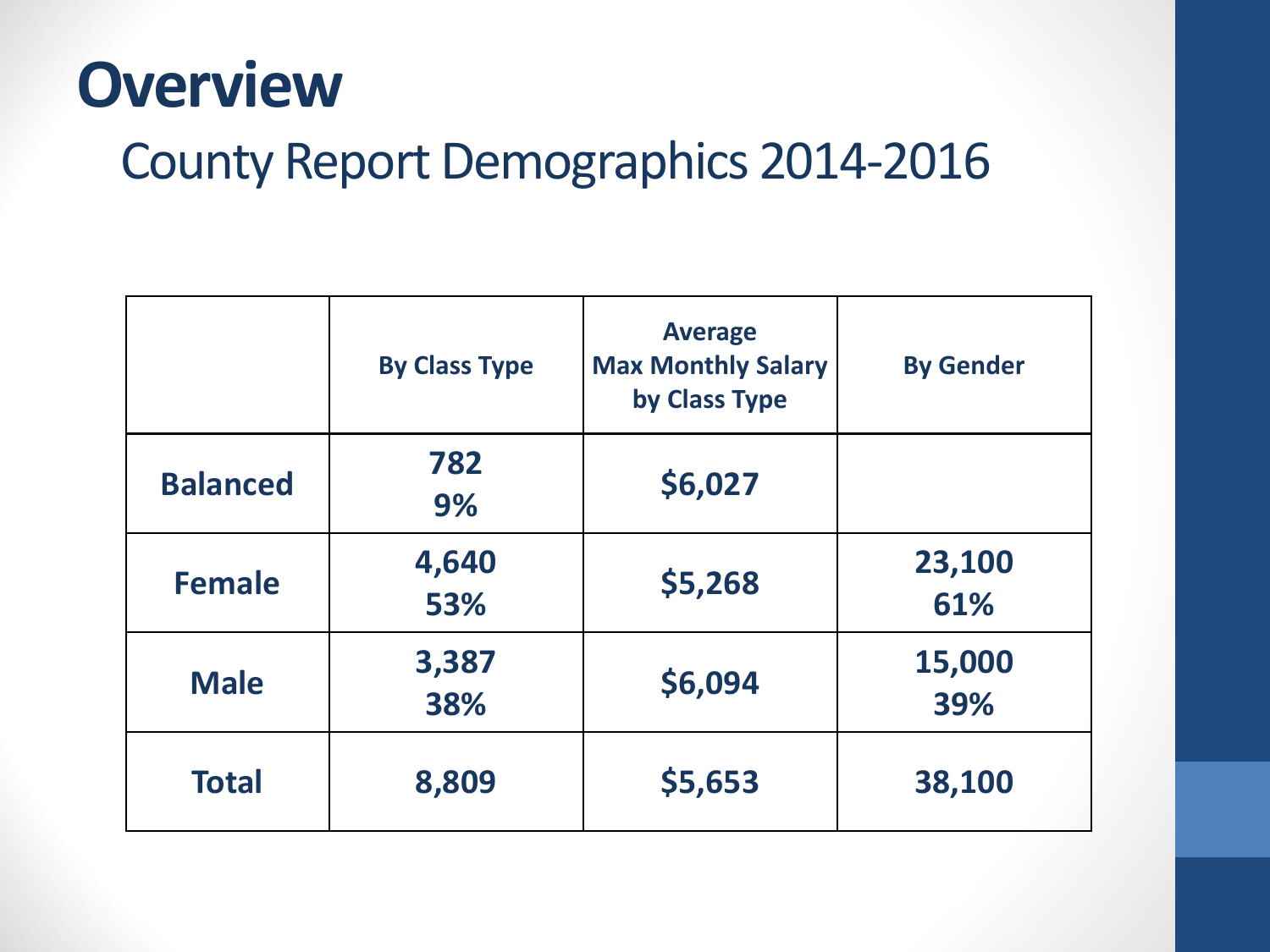### **Overview**

Tests for Compliance

### • **Completeness and Accuracy** (Submitted on time, monthly salary info, etc.)

• **Statistical or Alternative Analysis** (Salary Comparison)

• **Salary Range** (Years to Max)

### • **Exceptional Service Pay** (Longevity or Performance)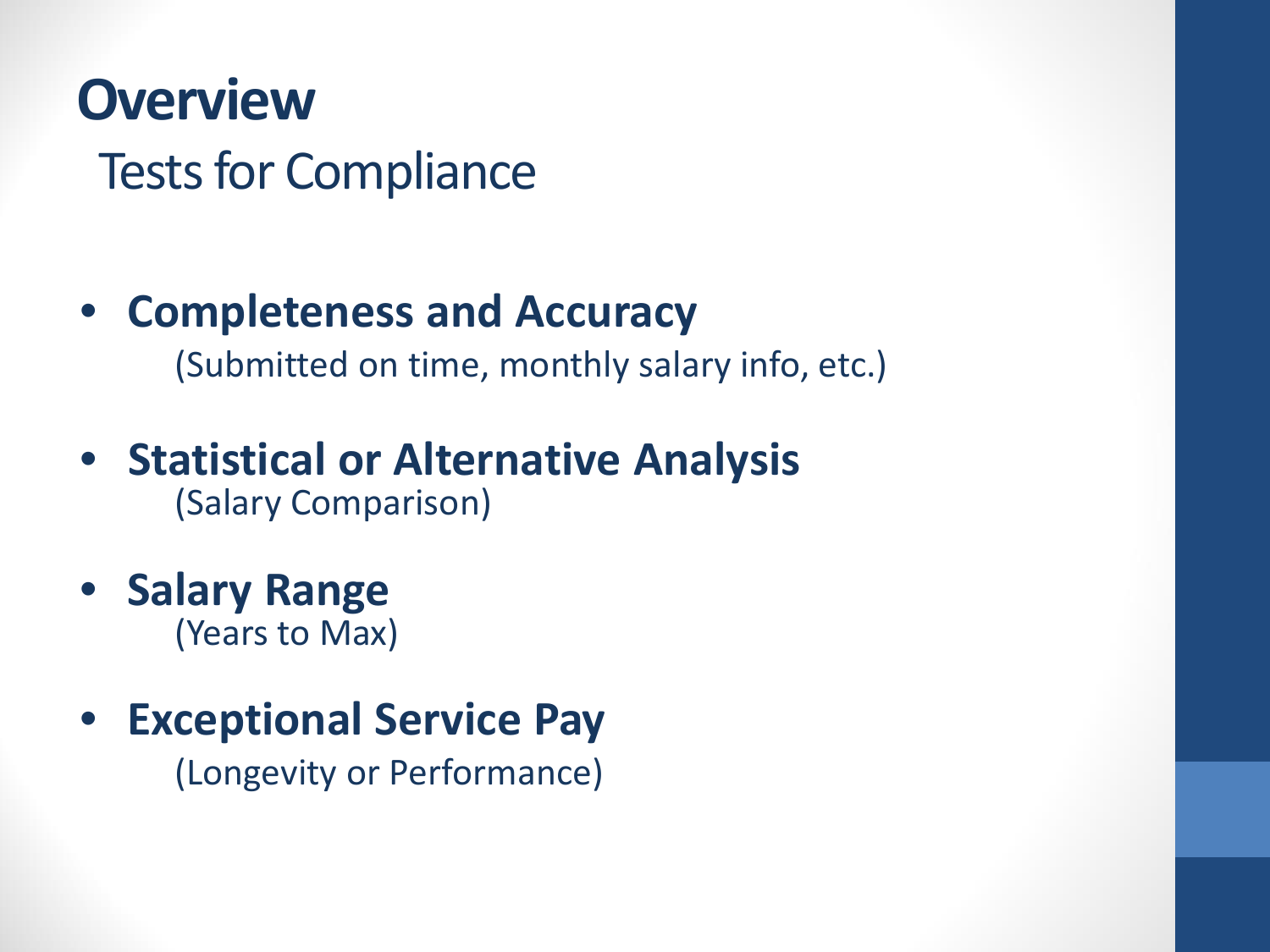## **Overview**

### Local Government Non-Compliance

#### **LGPE Non-Compliance by Reason**



**Legislative Report Year**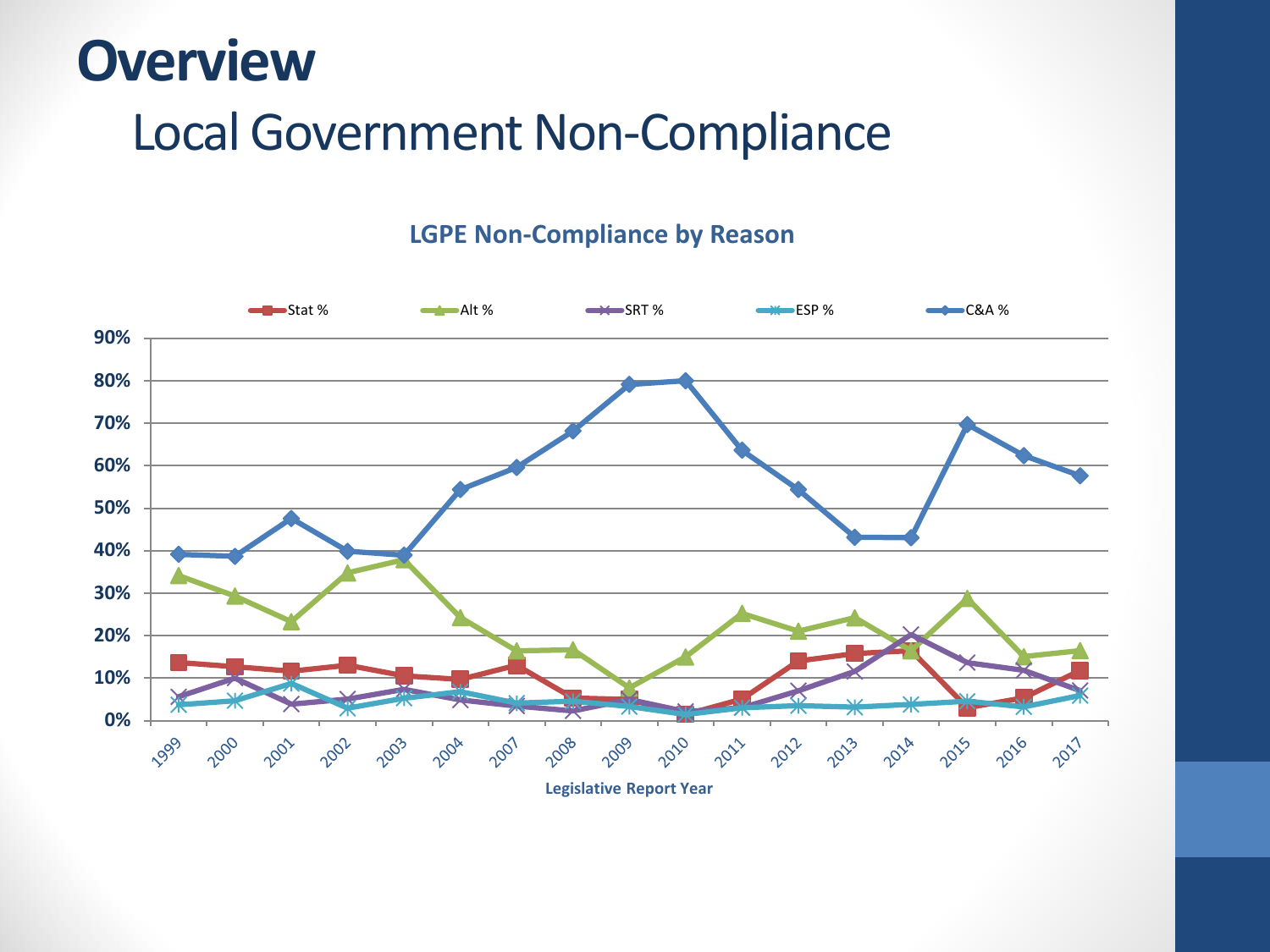

### **Initial Review**

#### **County Reports Submitted 2014-2016**

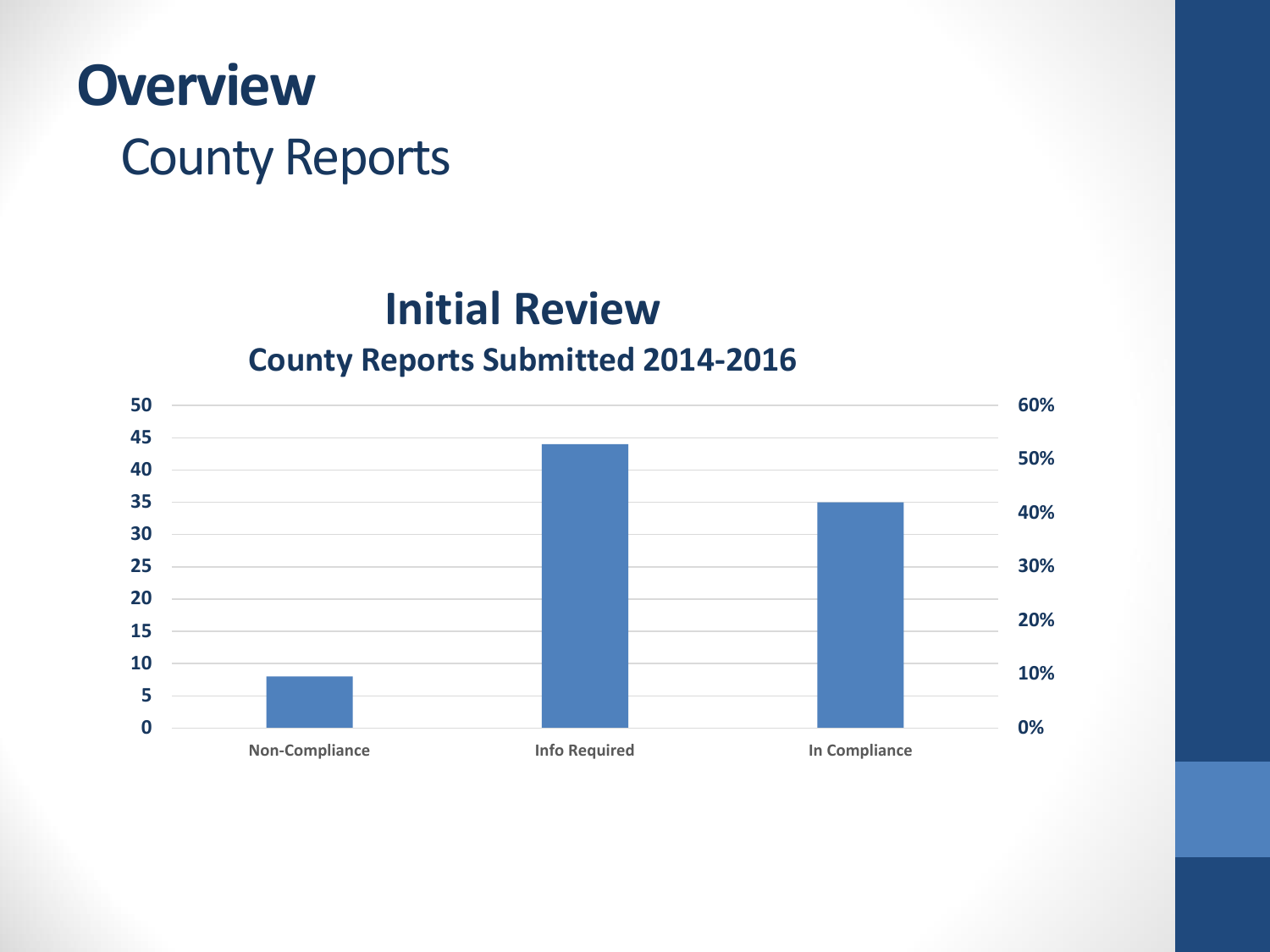# **Completeness and Accuracy Test**

- **Submitted On Time**
- **Report is complete**
- **Data is reasonable**
- **Changes are documented**
	- Job Evaluation System
	- Job Points and Titles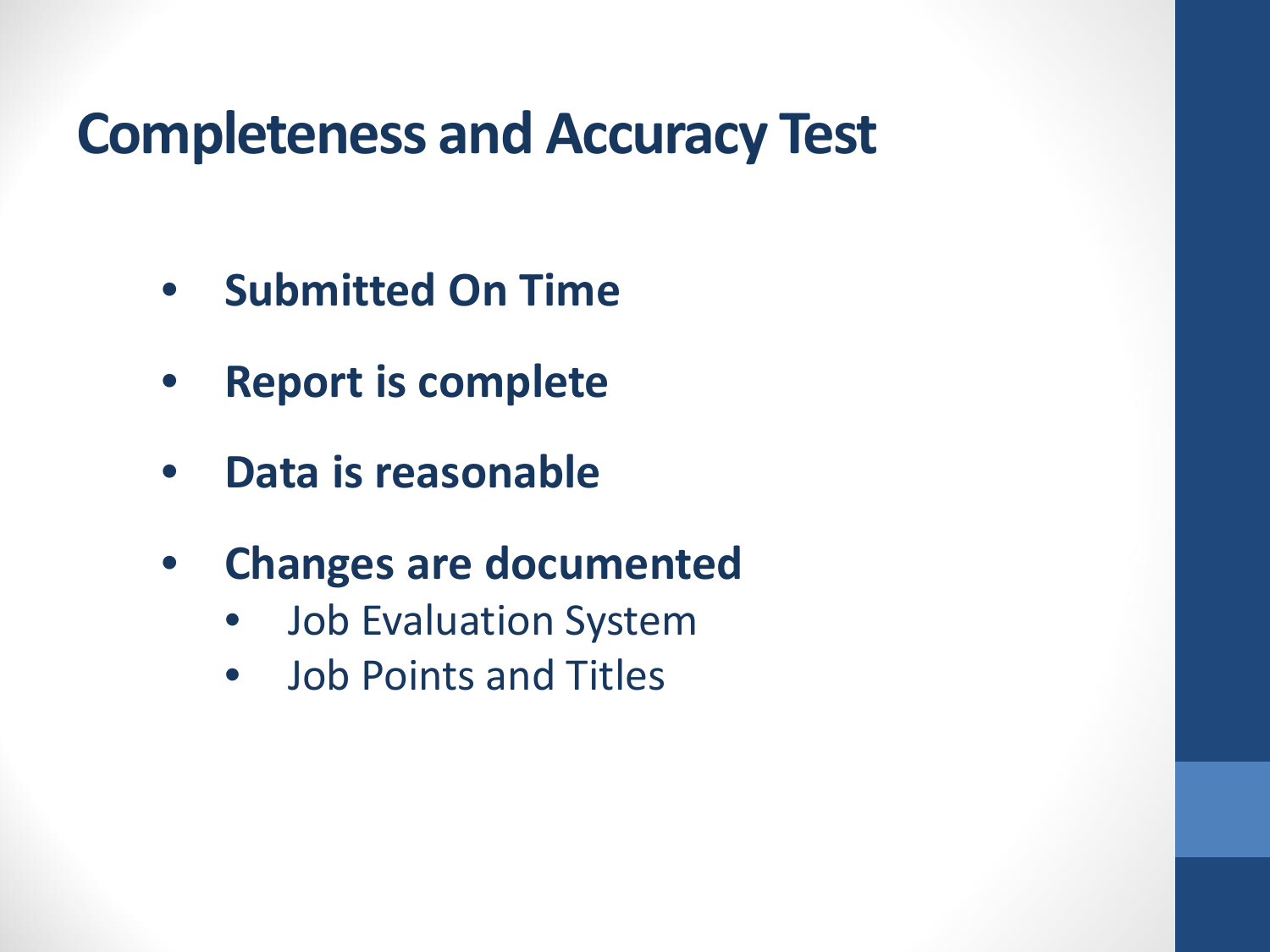**Completeness and Accuracy Test - How to Communicate Changes**

- **I. Briefly Explain Job Point Changes**
- **II. Identify Changes in Job Titles**
- **III. List New Jobs**
- **IV. List Job Titles Omitted** Eliminated/Abolished/Inactive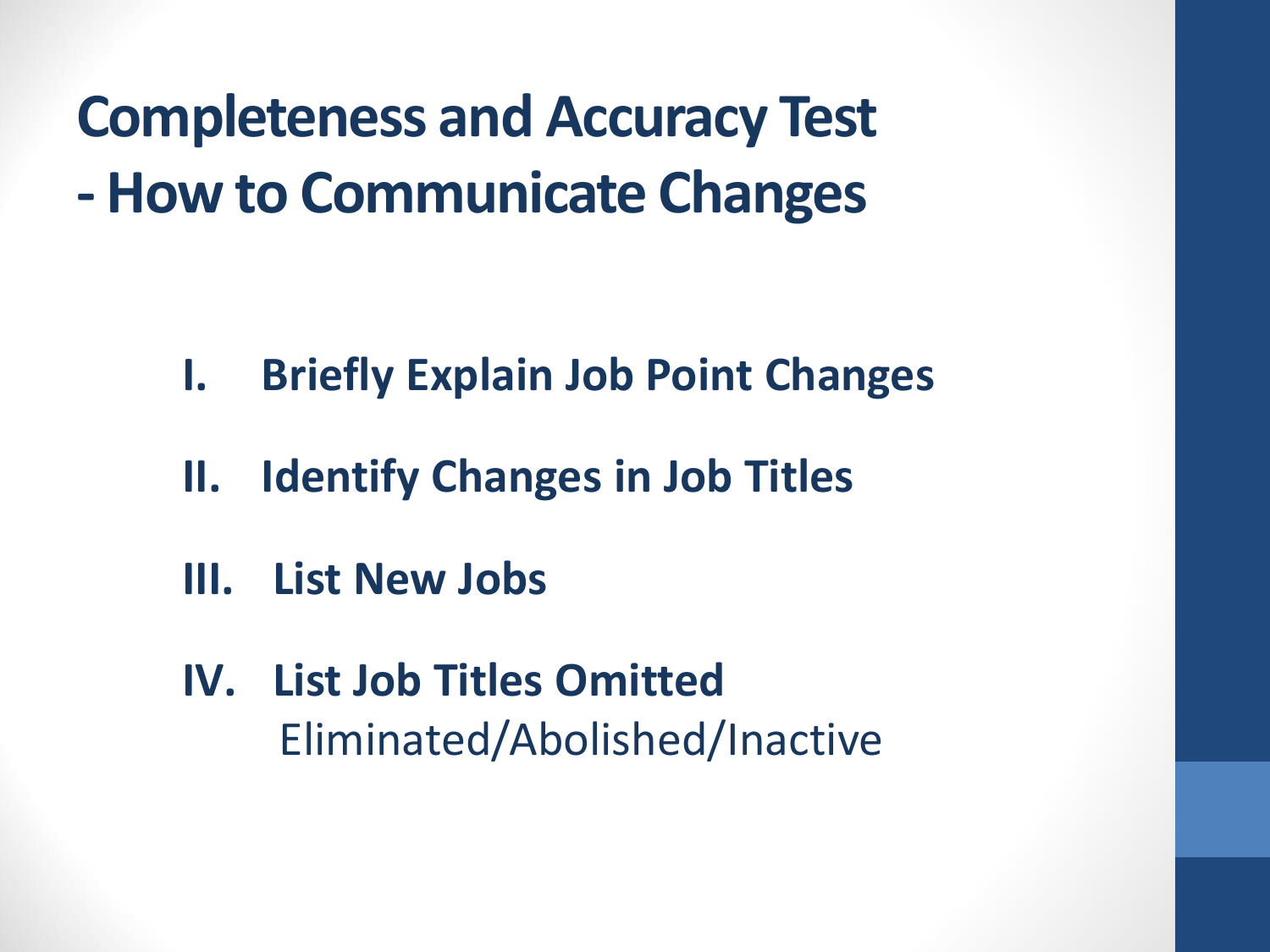### **Completeness and Accuracy Test - Samples to Communicate Changes**

#### *Email to [pay.equity@state.mn.us](mailto:pay.equity@state.mn.us) when report is submitted:*

#### Part I - Briefly Explain Job Point Changes

- If a new evaluation method was applied to every position, simply identify the new system.  $\bullet$
- If job points changed for a few positions, briefly explain what changed. For example:

|                   | Old | New |                                                      |
|-------------------|-----|-----|------------------------------------------------------|
| Title             |     |     | points   points   Reason for Change:                 |
| ' Accounting Tech | 198 |     | 213   Added payroll processing previously contracted |

#### Part II-Cross-reference changes to job titles. For example:

| 2014                     | 2017                      |  |  |
|--------------------------|---------------------------|--|--|
| Office Specialist        | ' Admin Assistant         |  |  |
| IT Systems Administrator | <b>IT Systems Analyst</b> |  |  |

#### Part III - List new jobs not on previous report

Accountant

#### Part IV-List job titles eliminated/abolished/inactive

Maintenance Worker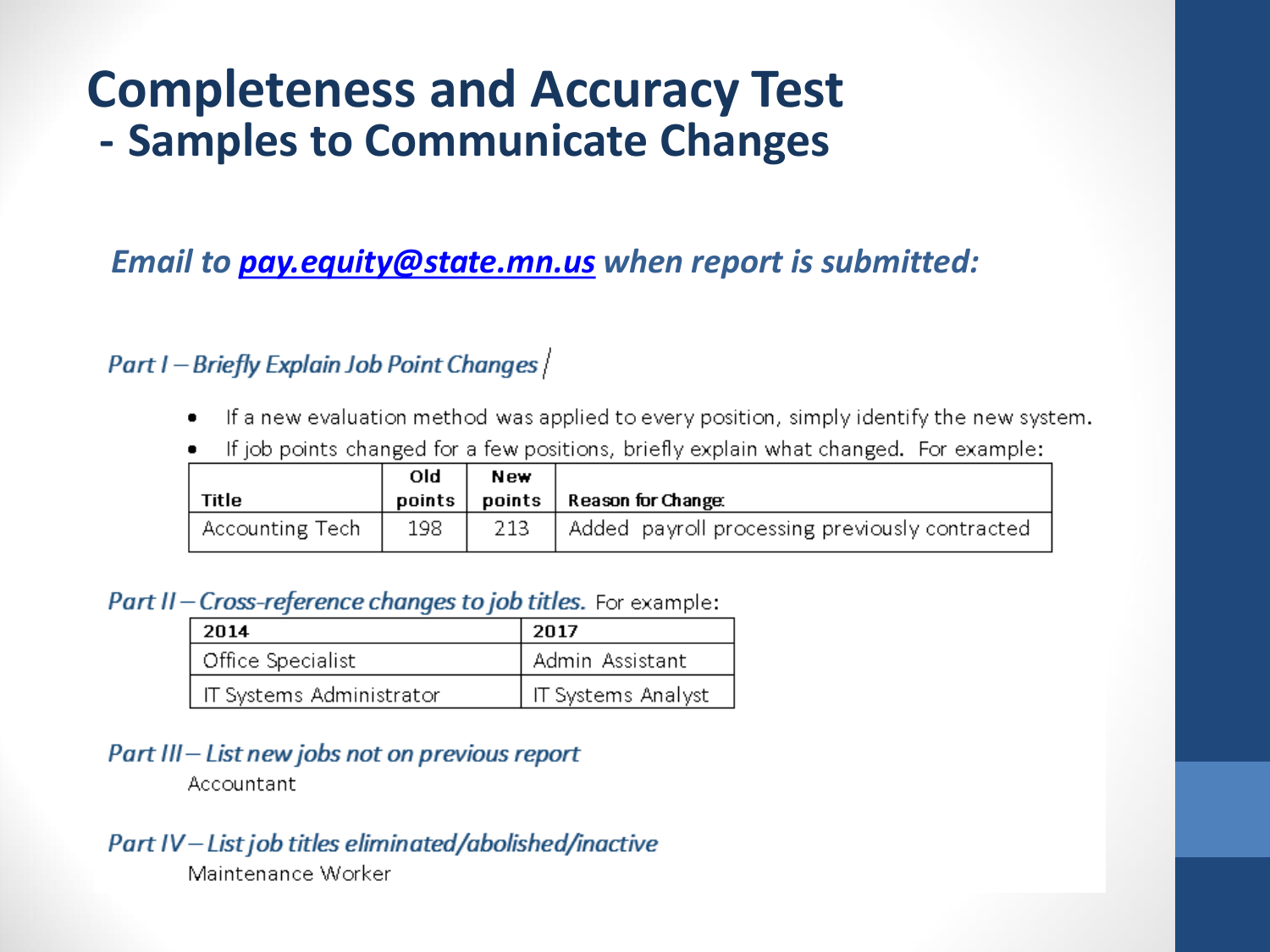### **Completeness and Accuracy Test - Communicating Changes Continued**

Another option is to compare current and the previous report in spreadsheet format

**Email to [pay.equity@state.mn.us](mailto:pay.equity@state.mn.us) when report is submitted.**

| <b>2017 Title</b>                 | Job<br><b>Points</b> | 2014 Title                       | Job Points | Point<br><b>Changes</b> | <b>Explanation:</b>                     |
|-----------------------------------|----------------------|----------------------------------|------------|-------------------------|-----------------------------------------|
| GIS/Website Administrator         | 289                  |                                  |            |                         | <b>New</b>                              |
| <b>Financial Specialist</b>       | 236                  | <b>Financial Assistant</b>       | 236        |                         | <b>Title Change</b>                     |
|                                   |                      | <b>Office Support Specialist</b> | 162        |                         | Elim                                    |
|                                   |                      | Dir, Human Services              | 411        |                         | Elim - Joint Powers                     |
|                                   |                      | Case Aide - Human Serv           | 205        |                         | Elim - Joint Powers                     |
| <b>Veterans Service Officer</b>   | 322                  | <b>Veterans Service Officer</b>  | 290        | 32                      | Assumed supervisory<br>responsibilities |
| <b>Asst Veterans Serv Officer</b> | 290                  |                                  |            |                         | <b>New</b>                              |